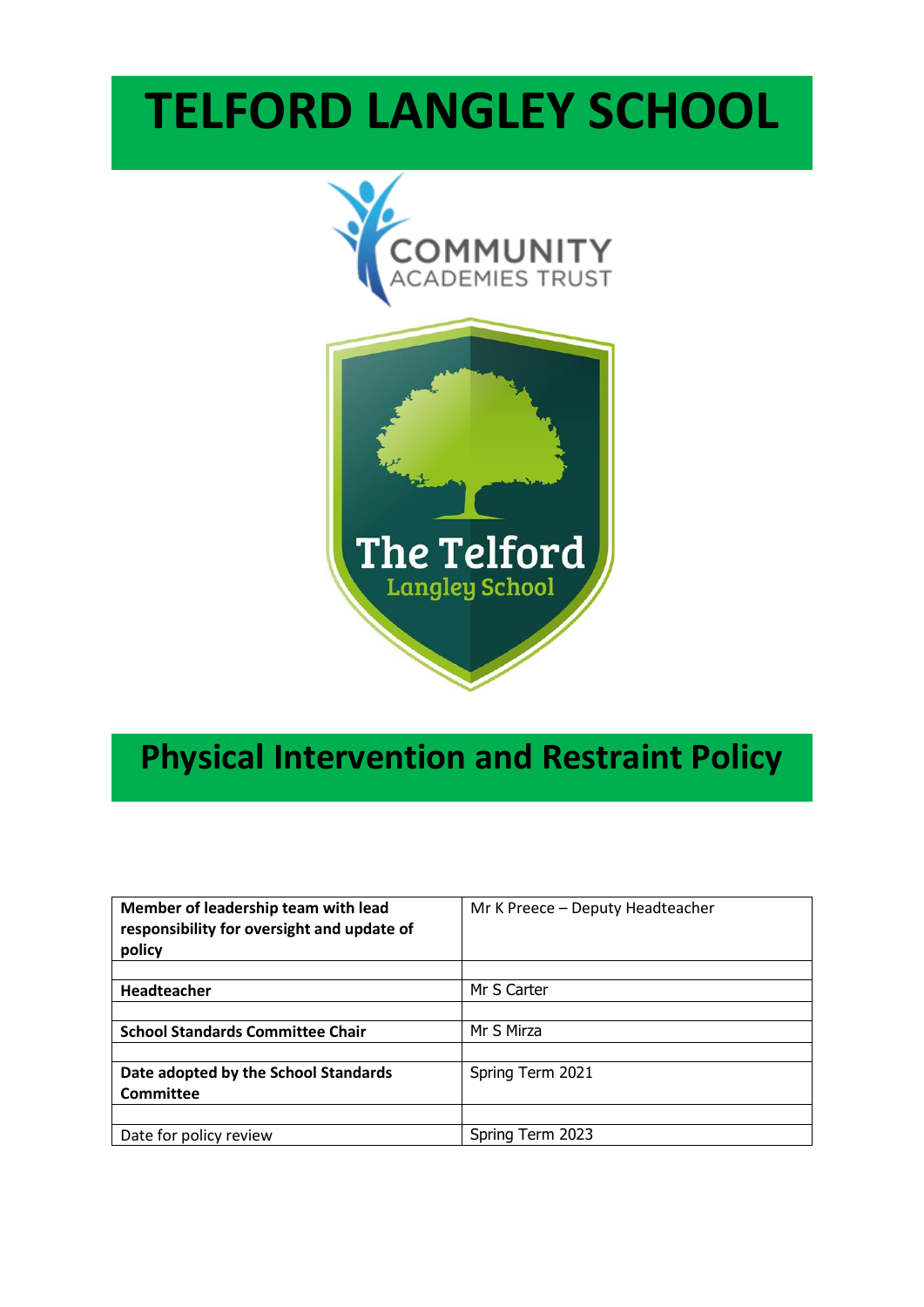The Telford Langley School encourages pupils to make positive behaviour choices. However, pupils sometimes do make the wrong choices. On rare occasions this may result in a situation that requires some form of physical intervention by staff.

The policy for physical intervention is based upon the following principles:

- 1. Physical intervention should be used only as a last resort when other appropriate strategies have failed.
- 2. Any physical contact should be only the minimum required.
- 3. Physical intervention must be used in ways that maintain the safety and dignity of all concerned.
- 4. Incidents must be recorded and reported to Deputy Headteacher (relationships)
- 5. Parents will be informed of each incident

#### **1. THE LEGAL FRAMEWORK**

Section 93 of the Education & Inspections Act 2006 allows 'teachers and other persons who are authorised by the Head Teacher who have control or charge of pupils to use such force as is reasonable in all the circumstances to prevent a pupil from doing, or continuing to do, any of the following:

- 1. causing injury to his/herself or others
- 2. committing an offence
- 3. damaging property
- 4. prejudicing the maintenance of good order & discipline

This policy has been written with DFE 'Use of reasonable force' advice for headteachers, staff and governing bodies July 2013 (appendix 2).

#### **2. DEFINITION OF REASONABLE FORCE AND RESTRAINT**

The DFE guidance **(**2013**)** on the 'Use of Reasonable Force' define and explain these terms in the following way:

- 1. The term 'reasonable force' covers the broad range of actions used by most teachers at some point in their career that involve a degree of physical contact with pupils.
- 2. Force is usually used either to control or restrain. This can range from guiding a pupil to safety by the arm through to more extreme circumstances such as breaking up a fight or where a pupil needs to be restrained to prevent violence or injury.
- 3. 'Reasonable in the circumstances' means using no more force than is needed.
- 4. As mentioned before, schools generally use force to control pupils and to restrain them. Control means either passive physical contact, such as standing between pupils or blocking a pupil's path, or active physical contact such as leading a pupil by the arm out of a classroom.
- 5. Restraint means to hold back physically or to bring a pupil under control. It is typically used in more extreme circumstances, for example when two pupils are fighting and refuse to separate without physical intervention.
- 6. School staff should always try to avoid acting in a way that might cause injury, but in extreme cases it may not always be possible to avoid injuring the pupil.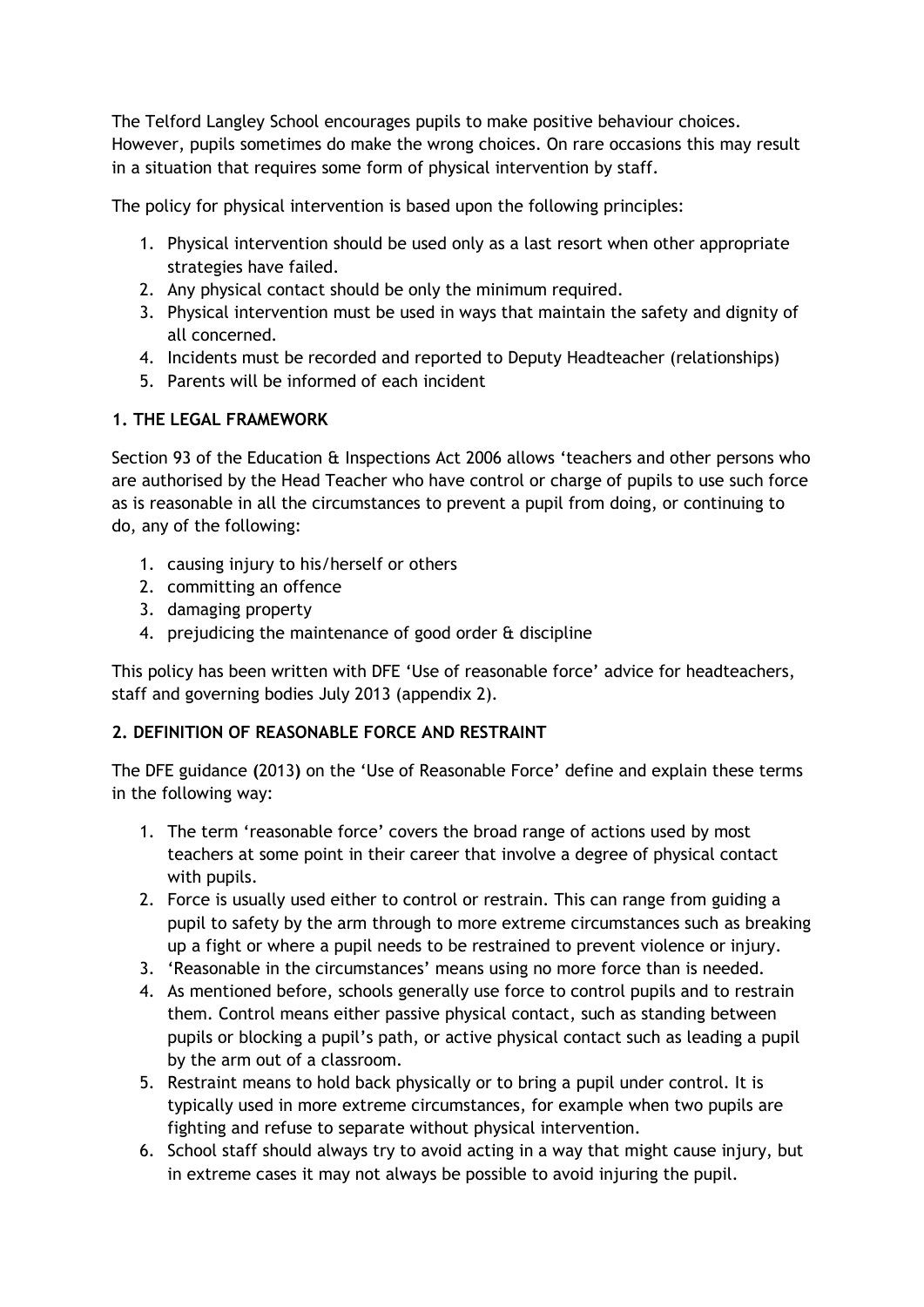All members of staff who can use reasonable force have a legal power to use it. This power applies to any member of staff at the school. It can also apply to people whom the principal has temporarily put in charge of pupils such as unpaid volunteers or parents accompanying pupils on a school organised visit.

The DFE Guidance 2013 on 'Use of reasonable force' states that:

Schools can use reasonable force to:

- 1. remove disruptive children from the classroom where they have refused to follow and instruction to do so;
- 2. prevent a pupil behaving in a way that disrupts a school event, trip or a visit;
- 3. prevent a pupil leaving the classroom where allowing the pupil to leave would risk their safety or lead to behaviour that disrupts the behaviour of others;
- 4. prevent a pupil from attacking a member of staff or another pupil, or to stop a fight in the playground; and
- 5. restrain a pupil at risk of harming themselves through physical outbursts. Schools cannot:
- 6. use force as a punishment it is always unlawful to use force as a punishment.

Schools have the power to search pupils without consent: In addition to the general power to use reasonable force described above, headteachers and authorised staff can use such force, as is reasonable given the circumstances, to conduct a search for the following "prohibited items":

- 1. knives and weapons
- 2. alcohol
- 3. illegal drugs
- 4. stolen items
- 5. tobacco and cigarette papers
- 6. fireworks
- 7. pornographic images
- 8. any article that has been or is likely to be used to commit an offence, cause personal injury or damage to property.

Force cannot be used to search for items banned under the school rules.

#### 3. **OUR APPROACH**

The Telford Langley School aim to avoid the need for physical intervention and regard this as a last resort in a minority of situations and always aim to deal with behaviour using a positive approach and therefore this policy should be read in connection with our Behaviour for Learning Policy.

It is not possible to define every circumstance in which physical restraint would be necessary or appropriate and staff will have to exercise their own professional judgement in situations which arise within the above categories. Staff should always act within the School's policy on behaviour and discipline, particularly in dealing with disruptive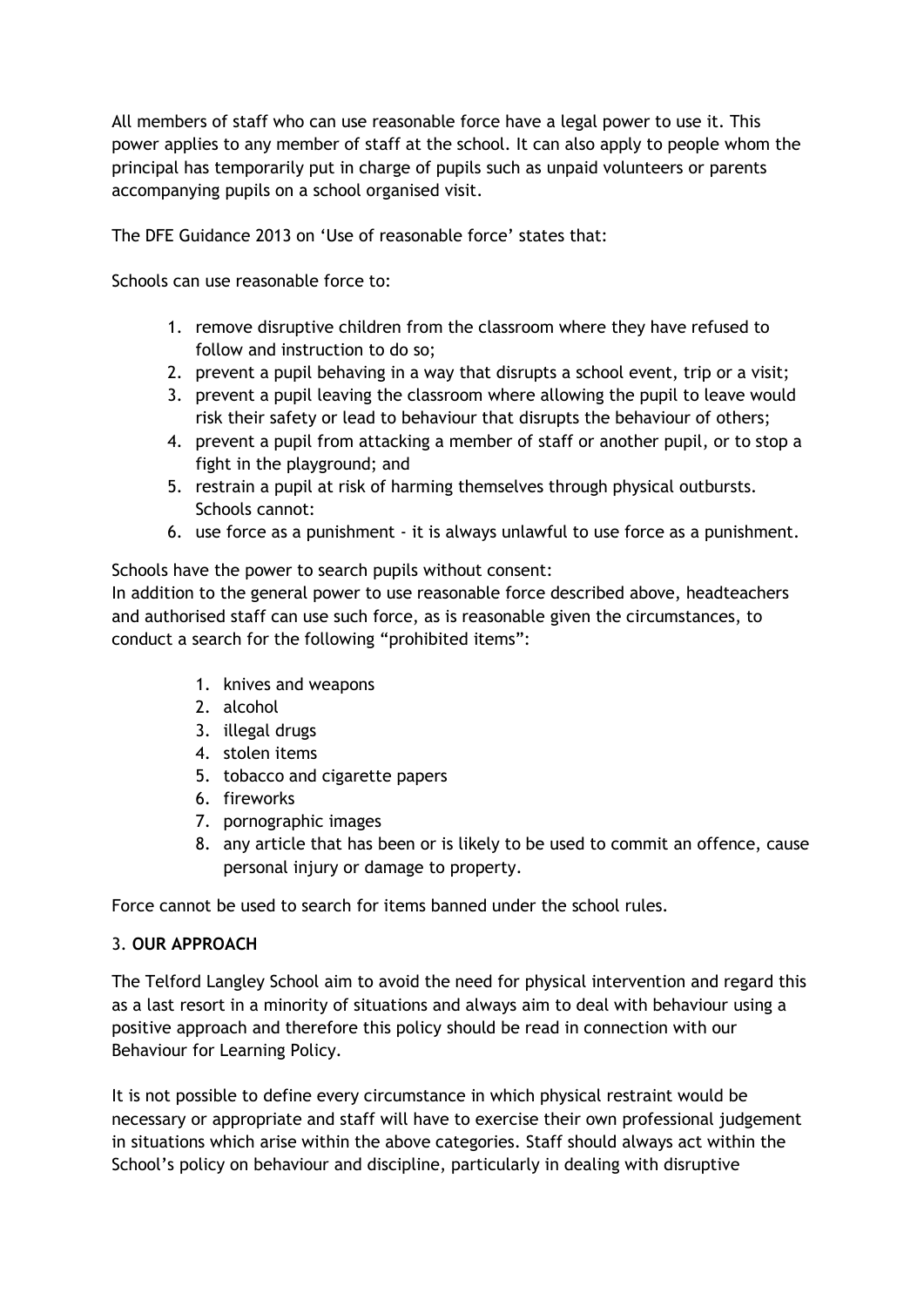behaviour and once again it is stressed that physical intervention is only to be used when all other strategies have failed to have the desired effect on a pupil's behaviour.

\*Some staff, for example, those who teach PE and games, or who offer music tuition will on occasions have to initiate physical contact with pupils in order to support a child so they can perform a task safely, to demonstrate the use of a particular piece of equipment/instrument or assist them with an exercise. This should be done with the pupil's agreement.

Contact under these circumstances should be for the minimum time necessary to complete the activity and take place in an open environment.

This means that adults should:

- 1. consider alternatives, where it is anticipated that a pupil might misinterpret any such contact, perhaps involving another member of staff, or a less vulnerable pupil in the demonstration.
- 2. be familiar with and follow recommended DfE guidance.
- 3. always explain to a pupil the reason why contact is necessary and what form that contact will take.
- \* Taken from the IRSC/Safe Practice Guidance/February 2005

Staff should be aware that when they are in charge of children during the school day, or during other supervised activities, they are acting in loco parentis and have a 'Duty of Care' to all children they are in charge of. They must, therefore, take reasonable action to ensure the safety and well-being of all pupils. This being said staff are not expected to place themselves in situations where they are likely to suffer injury as a result of their intervention.

#### **4. USE OF PHYSICAL RESTRAINT OR INTERVENTION**

Physical restraint should be applied as an act of care and control with the intention of re-establishing verbal control as soon as possible and, at the same time, allowing the pupil to regain self-control. It should never take a form which could be seen as punishment. Staff are only authorised to use reasonable force in applying physical restraint i.e. only applying force necessary to stop or prevent danger should be used, in accordance with the guidelines below. In all circumstances, alternative methods should be used as appropriate with physical intervention or restraint a last resort.

In the exceptional circumstances when physical restraint or intervention becomes necessary:

DO

- 1. Tell the pupil what you are doing and why
- 2. Use the minimum force necessary
- 3. Involve another member of staff if possible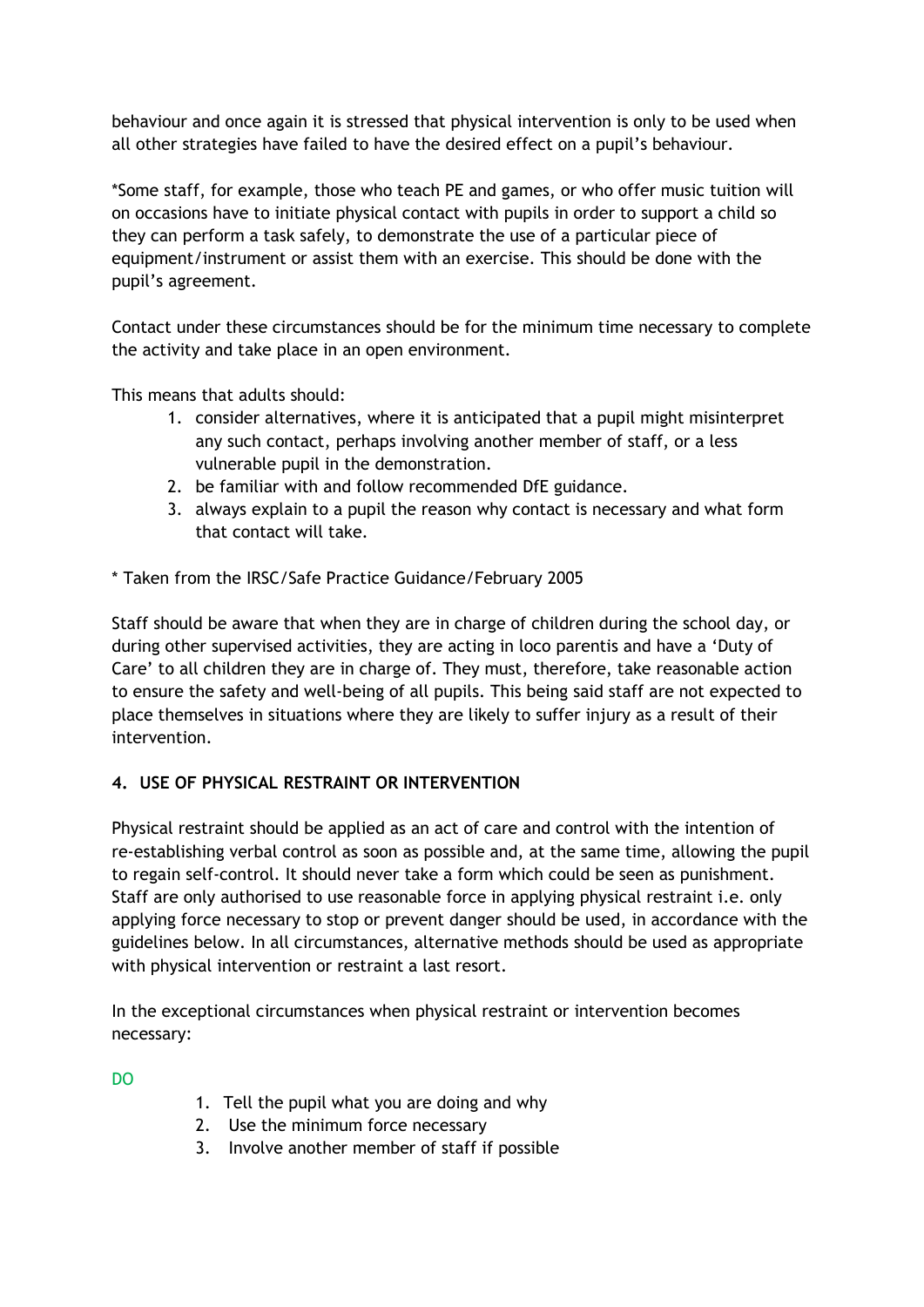- 4. Tell the pupil what s/he must do for you to remove the restraint (this may need frequent repetition)
- 5. Use simple and clear language
- 6. Hold limbs above a major joint if possible e.g. above the elbow
- 7. Relax your restraint in response to the pupil's compliance

#### DON'T

- 1. Act in temper (involve another staff member if you fear loss of control)
- 2. Involve yourself in a prolonged verbal exchange with the pupil Involve other pupils in the restraint
- 3. Touch or hold the pupil in a way that could be viewed as sexually inappropriate conduct
- 4. Twist or force limbs back against a joint
- 5. Bend fingers or pull hair
- 6. Hold the pupil in a way which will restrict blood flow or breathing e.g. around the neck
- 7. Slap, punch, kick or trip up the pupil
- 8. Use physical restraint or intervention as a punishment

#### **5. ACTIONS AFTER AN INCIDENT**

Physical restraint often occurs in response to highly charged emotional situations and there is a clear need for debriefing after the incident, both for the staff involved and the pupil. The Deputy Headteacher (relationships) should be informed of any incident as soon as possible and will take responsibility for making arrangements for debriefing once the situation has stabilised. An appropriate member of the teaching staff should always be involved in debriefing the pupil involved and any other individuals involved in the incident should be offered support, and their parents informed. Part of that debriefing will involve consideration of the circumstances that precipitated the incident and exploring ways in which future incidents can be avoided.

If the behaviour is part of an ongoing pattern it may be necessary to address the situation through the development of an appropriate individual support plan, which may include a risk assessment, an anger management programme, involvement of external agencies or other strategies agreed by the pastoral team.

All incidents should be recorded immediately on the Pupil Restraint Report Form (appendix 1). All sections of this report should be completed so that any patterns of behaviour can be identified and addressed. In the event of any future complaint or allegation this record will provide essential and accurate information. A copy should be filed in the child's appropriate file and a central copy will be kept by the Deputy Headteacher (relationships).

A member of the pastoral team will contact parents as soon as possible after an incident, normally on the same day, to inform them of the actions that were taken and why, and to provide them with an opportunity to discuss it.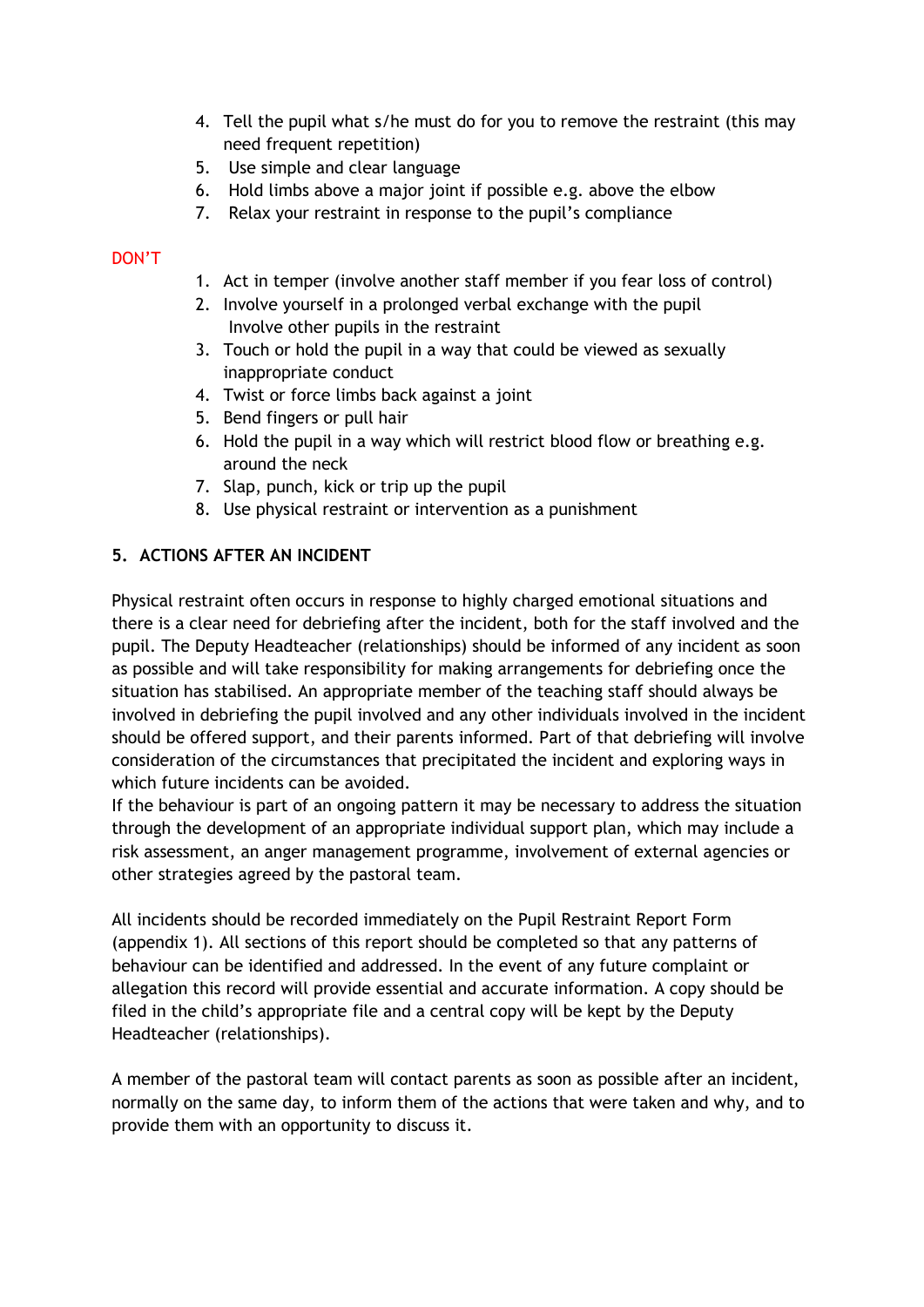#### **6. RISK ASSESSMENTS**

If we become aware that a pupil is likely to behave in a disruptive way that may require the use of reasonable force, we will plan how to respond if the situation arises. Such planning will address:

- 1. Strategies to be used prior to intervention
- 2. Ways of avoiding 'triggers' if these are known
- 3. Involvement of parents to ensure that they are clear about the specific action the school might need to take
- 4. Briefing of staff to ensure they know exactly what action they should be taking (this may identify a need for training or guidance)
- 5. identification of additional support that can be summoned if appropriate
- 6. The school's duty of care to all pupils and staff

#### 7. COMPLAINTS AND ALLEGATIONS

A clear physical intervention and restraint policy, adhered to by all staff and shared with parents, should help to avoid complaints from parents. It is unlikely to prevent all complaints, however, and a dispute about the use of force by a member of staff might lead to an investigation under the Complaints Policy or Disciplinary policy as required. If following preliminary investigations it is deemed necessary the Headteacher will contact the LADO in line with the school's safeguarding and child protection policy.

It is our intention to inform all staff, pupils, parents and governors about these procedures and the context in which they apply. We will review this policy annually.

This policy should be read in conjunction with the following policies:

- 1. Telford Langley School's Behaviour Policy
- 2. Telford Langley school's Child Protection Policy

#### **REFERENCES**

Use of Reasonable Force - Advice For Teachers, Staff And Governing Bodies (July 2013)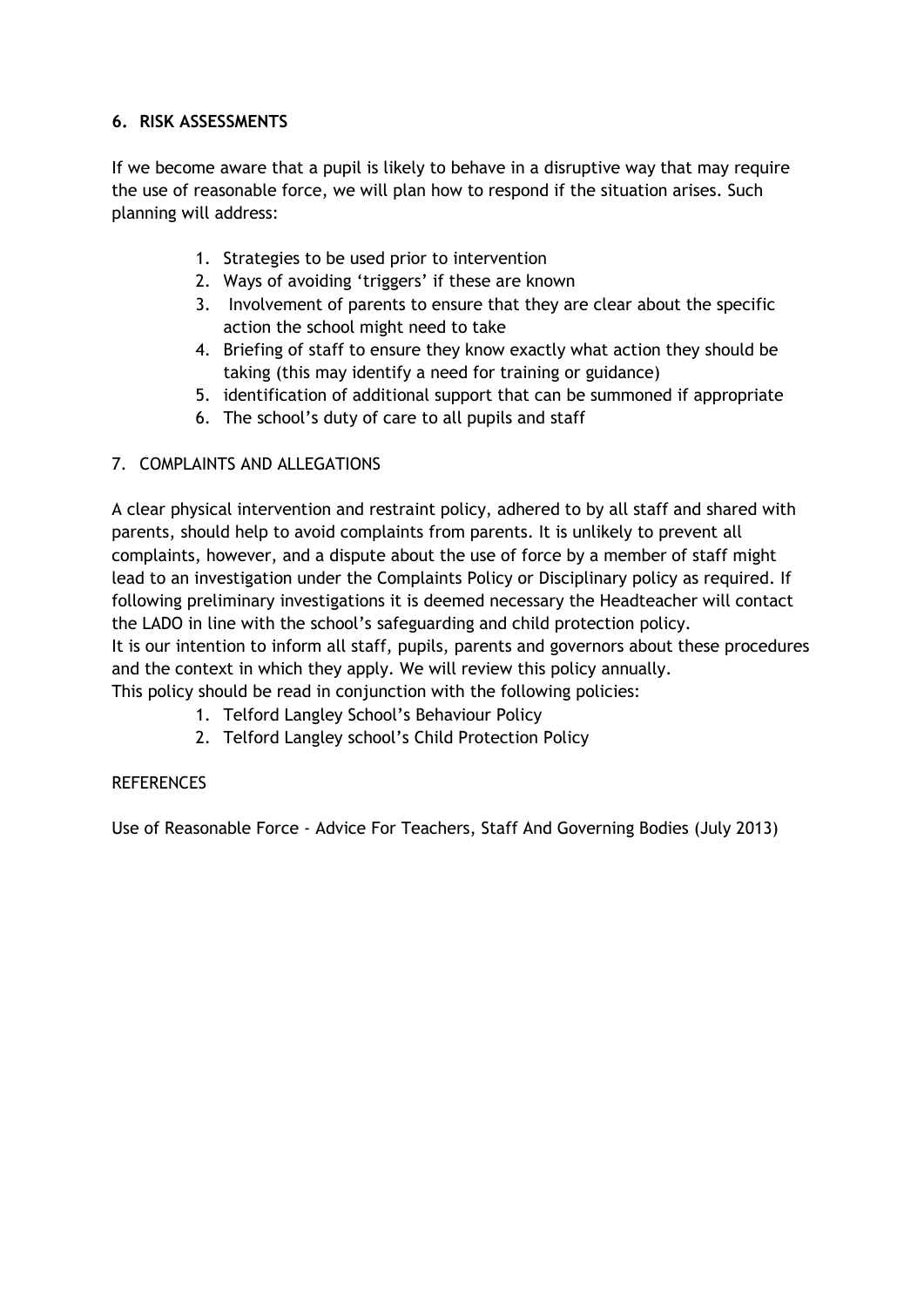

#### **APPENDIX 1**

### **Physical Restraint Form**

| School Name:                                                                |       |            |           |  |
|-----------------------------------------------------------------------------|-------|------------|-----------|--|
| Name of Student:                                                            |       | <b>DOB</b> |           |  |
| Date of Incident:                                                           | Time: |            | Location: |  |
| Members of staff<br>involved:                                               |       |            |           |  |
| Pupil witnesses to the<br>incident:                                         |       |            |           |  |
| Outline of events<br>leading to restraint or<br>physical intervention:      |       |            |           |  |
| Outline of incident or<br>physical restraint<br>(including method<br>used): |       |            |           |  |